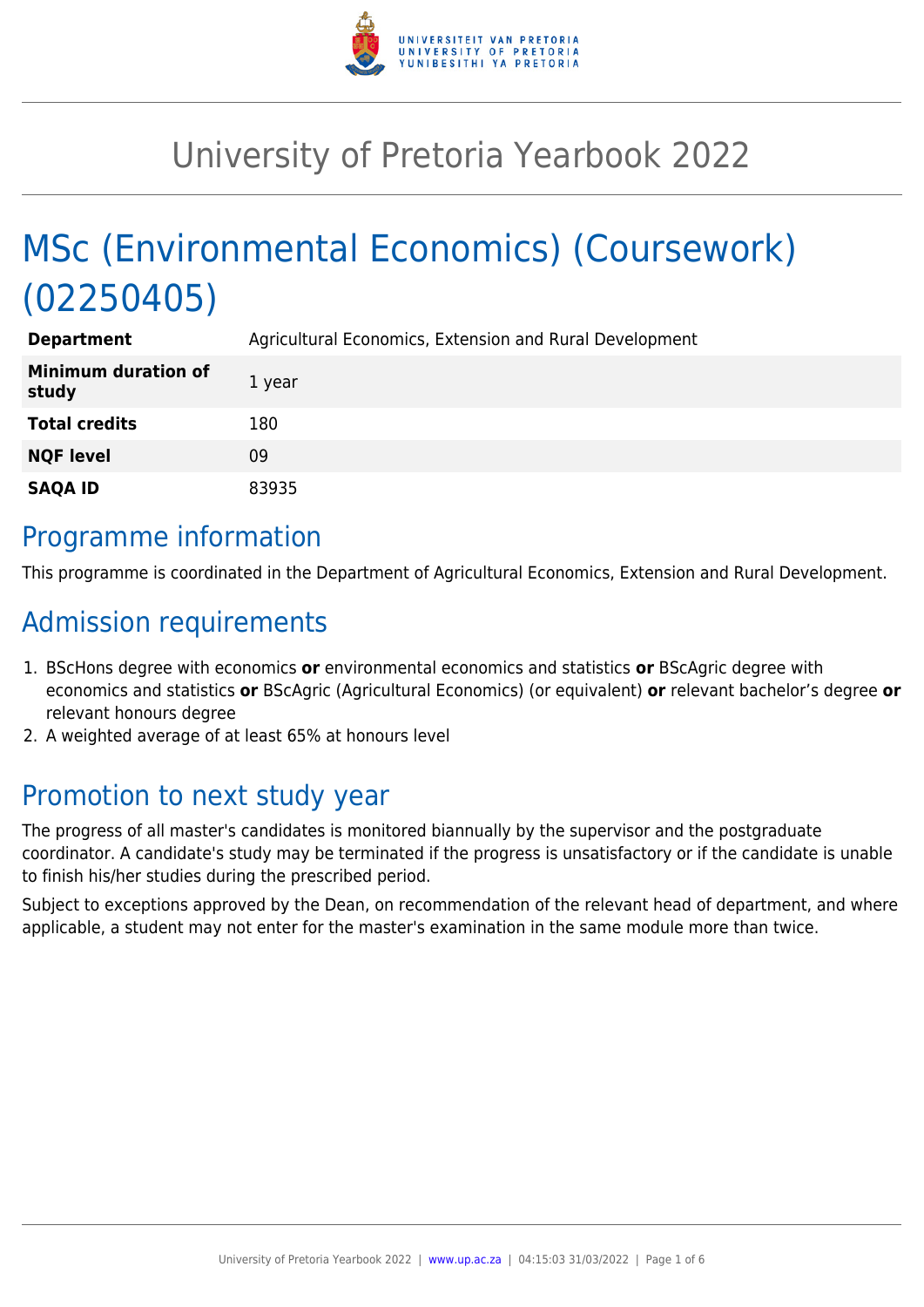

## Curriculum: Final year

#### **Minimum credits: 180**

Core credits: 135 Elective credits: 45 Please note that LEK 880 may not be offered each year. Please consult the Department.

### **Core modules**

#### **Applied econometrics 810 (LEK 810)**

| <b>Module credits</b>         | 15.00                                             |
|-------------------------------|---------------------------------------------------|
| <b>NQF Level</b>              | 09                                                |
| <b>Prerequisites</b>          | No prerequisite.                                  |
| <b>Contact time</b>           | 1 lecture per week, 1 practical per week          |
| <b>Language of tuition</b>    | Module is presented in English                    |
| <b>Department</b>             | Agricultural Economics Extension and Rural Develo |
| <b>Period of presentation</b> | Semester 1                                        |

#### **Module content**

Econometrics. Linear regression: assumptions of the linear regression model, OLS estimators and properties, hypothesis testing (single and multiple restrictions), forecasting, dummy variables. Violations of the linear model assumptions: multi-colinearity, heteroscedasticity, serial correlation and distributed lag models, (GLS estimators). Advanced topics: Quantitative response models (logit, tobit and probit analysis) co-integration, instrumental variables and 2-stage least squares.

#### **Applied micro-economics 815 (LEK 815)**

| <b>Module credits</b>         | 15.00                                             |
|-------------------------------|---------------------------------------------------|
| <b>NQF Level</b>              | 09                                                |
| <b>Prerequisites</b>          | No prerequisites.                                 |
| <b>Contact time</b>           | 1 practical per week, 2 lectures per week         |
| <b>Language of tuition</b>    | Module is presented in English                    |
| <b>Department</b>             | Agricultural Economics Extension and Rural Develo |
| <b>Period of presentation</b> | Semester 1                                        |

#### **Module content**

Economic models and empirical applications in food demand and agricultural production, welfare economics, risk analysis, and industrial organisation as it relates to the agricultural and food industry.

#### **Environmental valuation and policy 826 (LEK 826)**

**Module credits** 15.00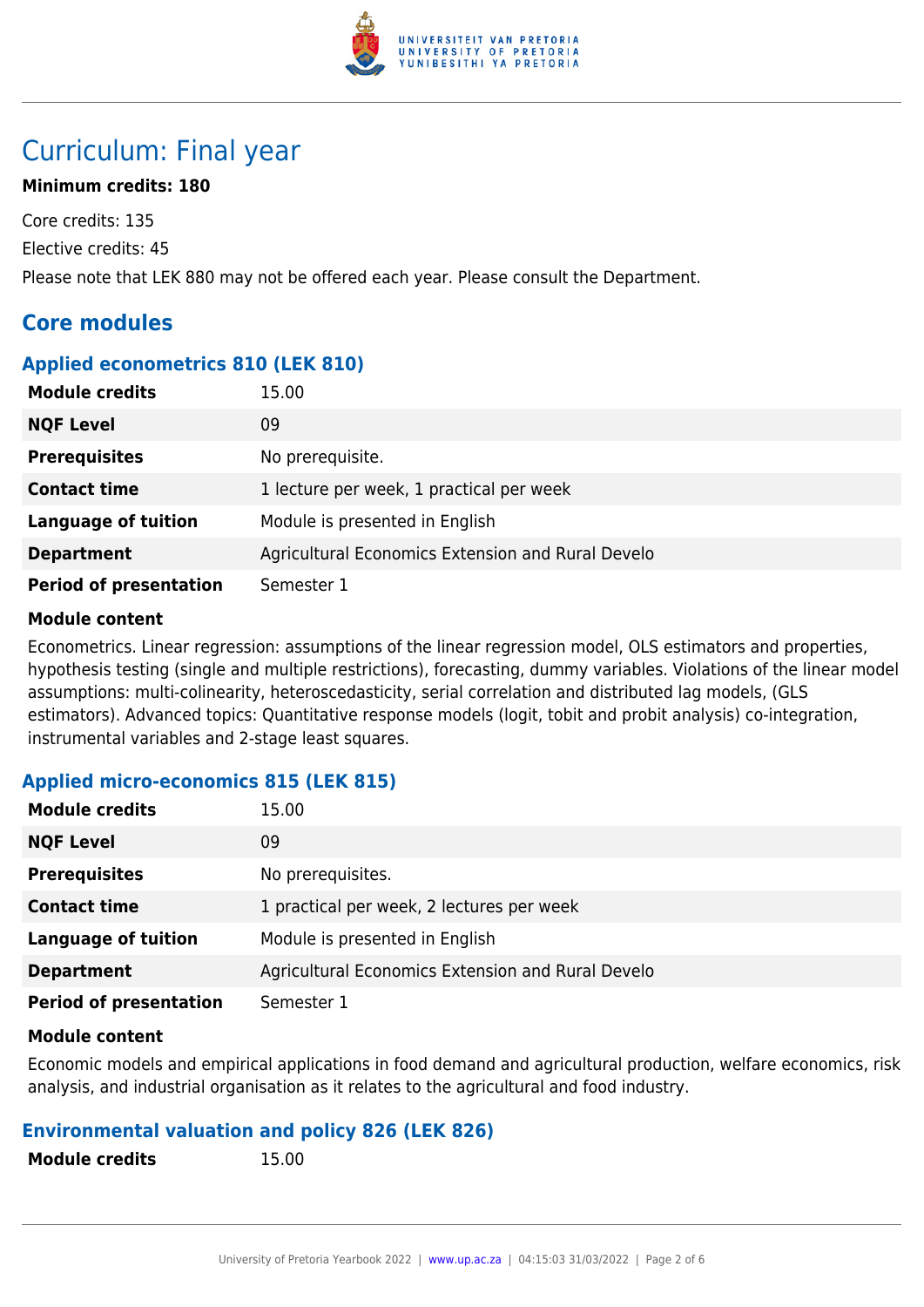

| <b>NQF Level</b>              | 09                                                 |
|-------------------------------|----------------------------------------------------|
| <b>Service modules</b>        | <b>Faculty of Economic and Management Sciences</b> |
| <b>Prerequisites</b>          | No prerequisites.                                  |
| <b>Contact time</b>           | 1 lecture per week                                 |
| <b>Language of tuition</b>    | Module is presented in English                     |
| <b>Department</b>             | Agricultural Economics Extension and Rural Develo  |
| <b>Period of presentation</b> | Semester 2                                         |

Environmental valuation and policy. This module will review the basic principles of microeconomic theory needed for understanding and analysis of environmental problems, introduce market and non-market techniques of valuation of natural resources and environmental services (hedonic pricing, contingent valuation, transport cost, willingness-to-pay, cost-based techniques, etc.), public goods and environmental externalities, property rights regimes and selection of appropriate environmental policy instruments for management of environmental externalities.

#### **Mini-dissertation: Agricultural economics 892 (LEK 892)**

| <b>Module credits</b>         | 90.00                                             |
|-------------------------------|---------------------------------------------------|
| <b>NQF Level</b>              | 09                                                |
| Language of tuition           | Module is presented in English                    |
| <b>Department</b>             | Agricultural Economics Extension and Rural Develo |
| <b>Period of presentation</b> | Year                                              |

### **Elective modules**

#### **Production economics 811 (LEK 811)**

| <b>Module credits</b>         | 15.00                                             |
|-------------------------------|---------------------------------------------------|
| <b>NQF Level</b>              | 09                                                |
| <b>Contact time</b>           | 1 practical per week, 2 lectures per week         |
| Language of tuition           | Module is presented in English                    |
| <b>Department</b>             | Agricultural Economics Extension and Rural Develo |
| <b>Period of presentation</b> | Semester 2                                        |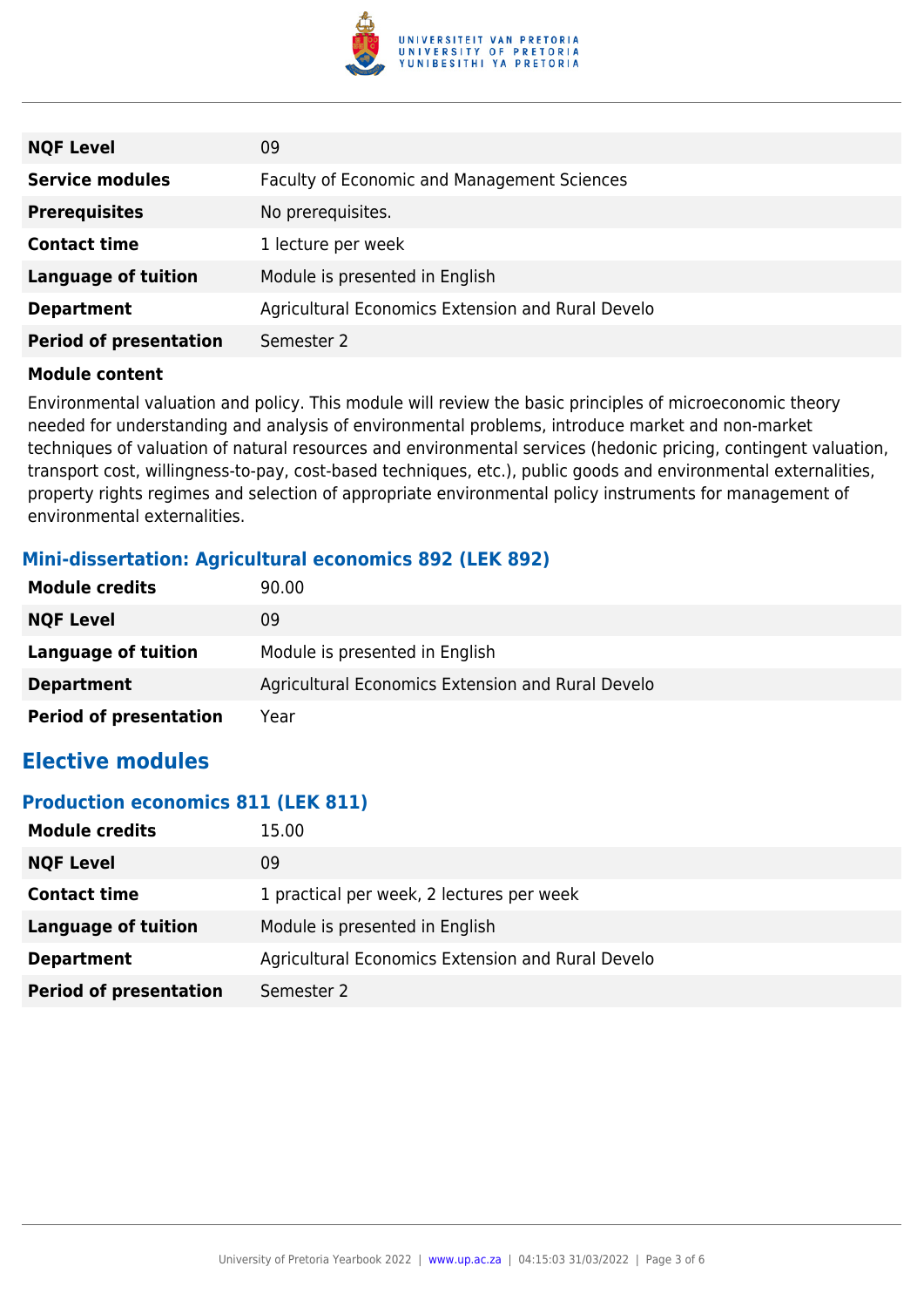

This module follows on the final-year module LEK 421 and is taught at the intermediate level and now moves beyond the single input production function to analysis with multi-variable functions. Detailed exposure to production, cost and profit functions, and the duality that exists between these is a core element of the module. The focus will also be on the implications of the properties for the economic behavior of agents. At the end of this module students will have complete competence in algebraically solving for the cost minimisation and profit maximisation problems. Themes covered in the module are: Properties of production functions. Economic theory of cost. Economic Theory of Profits. Duality between the cost and production functions. Duality between the profit and production functions. Applied topics.

#### **Quantitative methods for agricultural and environmental policy 814 (LEK 814)**

| <b>Module credits</b>         | 15.00                                              |
|-------------------------------|----------------------------------------------------|
| <b>NQF Level</b>              | 09                                                 |
| <b>Service modules</b>        | <b>Faculty of Economic and Management Sciences</b> |
| <b>Prerequisites</b>          | No prerequisites.                                  |
| <b>Contact time</b>           | 1 lecture per week, 1 practical per week           |
| <b>Language of tuition</b>    | Module is presented in English                     |
| <b>Department</b>             | Agricultural Economics Extension and Rural Develo  |
| <b>Period of presentation</b> | Semester 2                                         |

#### **Module content**

Quantitative models for agricultural and environmental policy. This module will introduce students to applications of discrete choice and linear regression models to agricultural and environmental economics. These include demand systems, production functions and treatment effects/impact assessment models. The second part of the class will focus on mathematical programming and numerical methods including but not limited to multisector models, Input-output and programming models and social accounting matrices for consistent production planning, growth, income distribution and trade policy analysis. Computable general equilibrium models.

#### **Natural resource and environmental economics 880 (LEK 880)**

| <b>Module credits</b>         | 15.00                                             |
|-------------------------------|---------------------------------------------------|
| <b>NQF Level</b>              | 09                                                |
| <b>Prerequisites</b>          | No prerequisites.                                 |
| <b>Contact time</b>           | 3 lectures per week                               |
| <b>Language of tuition</b>    | Module is presented in English                    |
| <b>Department</b>             | Agricultural Economics Extension and Rural Develo |
| <b>Period of presentation</b> | Semester 2                                        |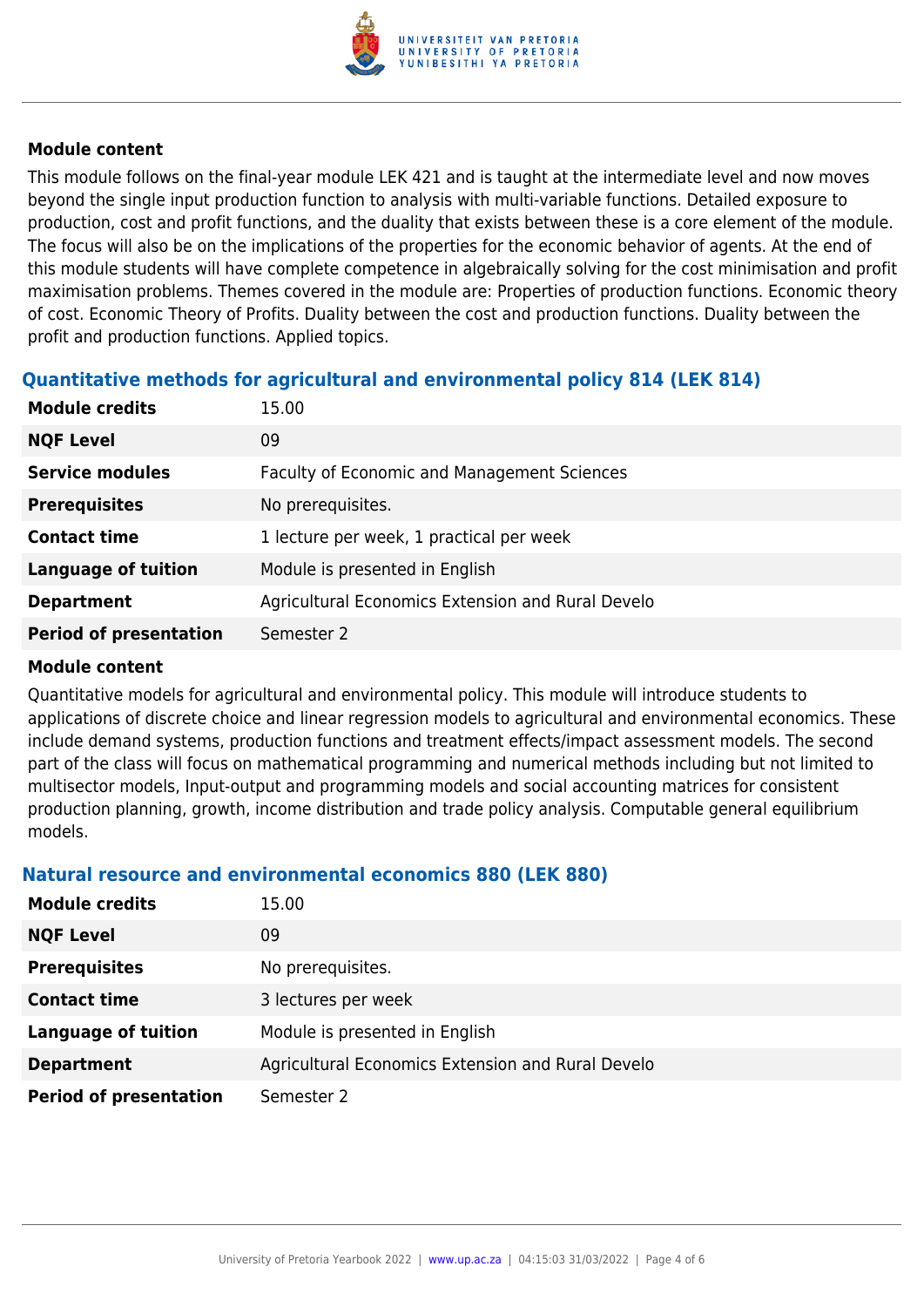

Natural resource and environmental economics. This module reviews the origins and evolution of natural and environmental resource economics. It describes and studies the application of economic principles and analytical methods for sustainable development of renewable, non-renewable and environmental economics. Examine sources of inefficiency and causes as well as indicators of environmental degradation. The economics of pollution management: Concepts, policies and instruments. Sustainable management of natural and environmental resources. Introduction to natural and environmental resource policy. Economic valuation of natural and environmental resources.

#### **Institutional economics 882 (LEK 882)**

| <b>Module credits</b>         | 15.00                                              |
|-------------------------------|----------------------------------------------------|
| <b>NQF Level</b>              | 09                                                 |
| <b>Service modules</b>        | <b>Faculty of Economic and Management Sciences</b> |
| <b>Prerequisites</b>          | No prerequisites.                                  |
| <b>Contact time</b>           | 1 lecture per week                                 |
| <b>Language of tuition</b>    | Module is presented in English                     |
| <b>Department</b>             | Agricultural Economics Extension and Rural Develo  |
| <b>Period of presentation</b> | Semester 1                                         |

#### **Module content**

Institutional and behavioural economics. This module will expose students to the principles of the New Institutional Economics paradigm and how it can be utilized to improve the analysis of agricultural economic and agricultural development problems and issues. Major themes covered are: The agricultural development challenge: stylised features; new institutional economics: distinctive features and concepts; institutions and development: A historical and macro-perspective techno-economic characteristics and agricultural systems and products in poor countries; NIE analysis of markets and markets structures; the State: Political and institutional determinants of agricultural policy; collective action; transactions costs in smallholder agriculture; case studies.

#### **The economics of natural resources 886 (LEK 886)**

| <b>Module credits</b>         | 15.00                                              |
|-------------------------------|----------------------------------------------------|
| <b>NQF Level</b>              | 09                                                 |
| <b>Service modules</b>        | <b>Faculty of Economic and Management Sciences</b> |
| <b>Prerequisites</b>          | LEK 810 or equivalent                              |
| <b>Contact time</b>           | 1 lecture per week                                 |
| <b>Language of tuition</b>    | Module is presented in English                     |
| <b>Department</b>             | Agricultural Economics Extension and Rural Develo  |
| <b>Period of presentation</b> | Semester 2                                         |